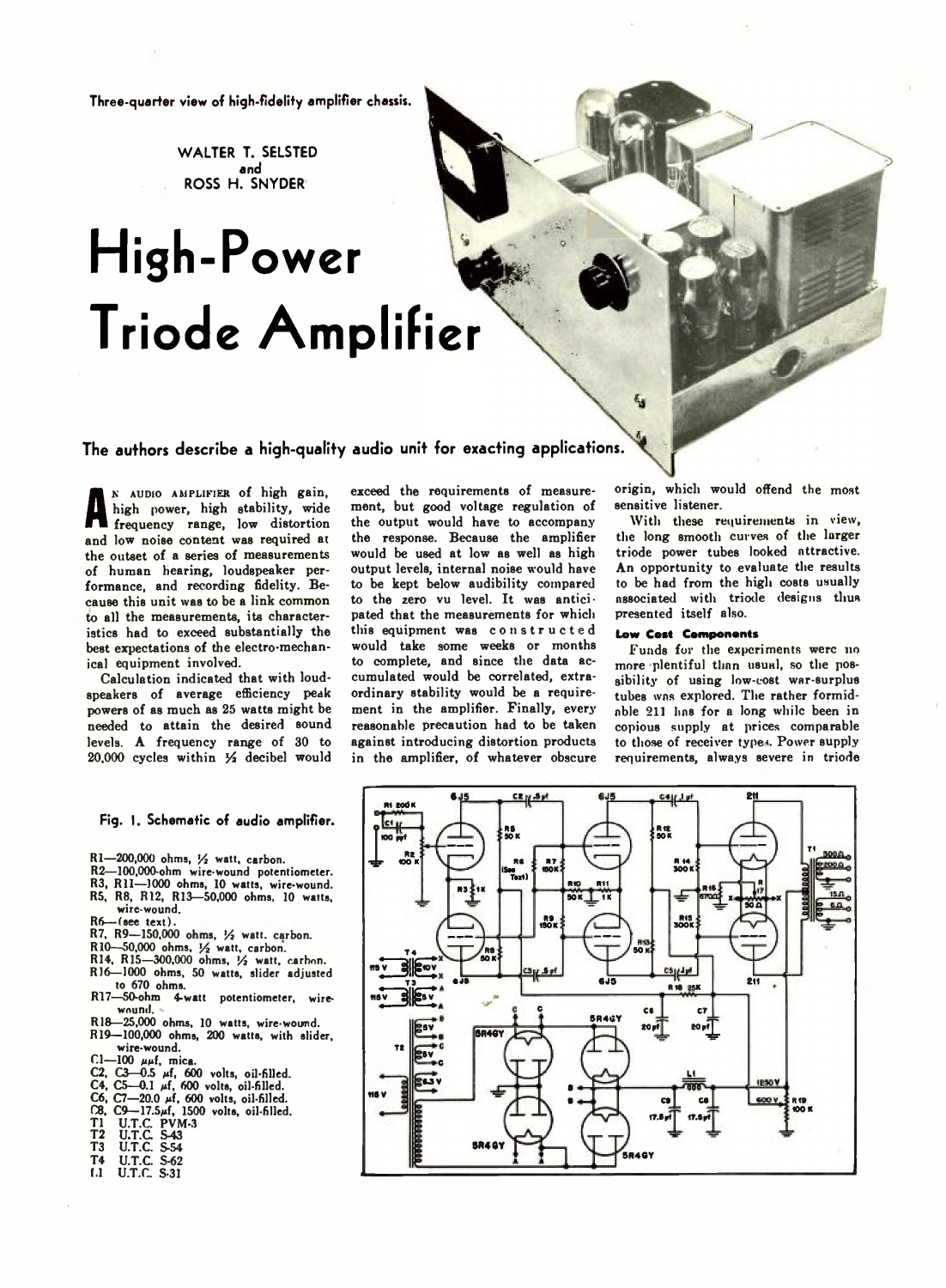

**Fig. 2. Frequency response curve of audio amplifier at 30 waffs oufpuf. Nofe fhaf if is flaf wifhin less fhan one db from 30 fo 20,000 cycles.**

designs, at first made it appear an uneconomic choice, but a reasonable solution was found. The wide demand among radio amateurs for power equipment in this range has resulted in quantity production of the required transformers at tolerable cost. Highvoltage condensers were available through war surplus. And a bridge rectifier was feasible with the lowpriced 5R4GY rectifier tube, with its comfortable 250 ma current rating, and 2100 inverse peak voltage capability. The problem appeared surmountable if costly interstage transformers could be avoided.

So the 211 was tentatively selected, and in the interest of reducing drive requirements, insuring stability of operation, and eliminating the necessity of a fixed-bias supply, pure class A connection was proposed.

The availability of very high plate-

supply voltages suggested the possible use of ordinary receiver triodes in conventional resistance-coupled circuits. The calculations revealed that this would be the most critical section of the amplifier, but with 600 volts at the high-potential end of the 6J5 plate resistors these tubes, operating at nearly full rated dissipation in push-pull, would drive the 211s just beyond the requirements.

The medium-mu driver triodes dictated the use of another stage of voltage gain, which could conveniently use the same tube type. Phase inversion was removed to the input stage so that degeneration in the drivers' cathode resistor would tend to remove any unbalance in a.f. grid-to-ground voltage remaining after inversion. The 6 decibels of gain added by making the input a push-pull stage was also desirable. The need for high stability with

As shown, the amplifier is built on a standard rack chassis.



high gain demanded a tube inverter of unusual characteristics. The cathodeloaded inverter was rejected, despite its stability, because of the possibility of cathode-filament hum, a considerable hazard where relatively high gain follows inversion. Gain requirements ruled against the cathode inverter too. The ordinary voltage-divider type was eliminated by its necessity for constant readjustment with tube aging. The stability and gain of the conventional floating-paraphase inverter were attractive, but its never-quiteperfect balance was a disadvantage. In the end a modification of the latter type proved satisfactory: the load on the input tube was varied by shunting *R*7 with *R6*, of varying values above a megohm, until a virtually perfect balance of a.f. to the driver grids was obtained. The floating-paraphase action maintained the balance over long periods of use.



**Fig. 3. Intermodulation distortion vs. power output.**

The final refinement in the circuit was the addition of a short time constant filter in the input, calculated to counteract the high-frequency losses within the amplifier due to distributed shunt capacitances. High-frequency losses due to Miller effect, often experienced in high-impednnee triodc grid circuits, were held to a minimum by the 100,000-ohm value assigned the input potentiometer. This value likewise reduced the chances of frequency discrimination from RC effects, prominent in many higher-impedance input designs.

Again in the interest of low noise level and high stability, wire-wound resistors were used in all d.c.-carrying circuits, and oil-filled capacitors were used throughout. If a suitable quality of oil condenser is used for coupling, d.c. leakages will remain even after long use at values lower than those found in new paper condensers, keeping the grids essentially at ground potential, with attendant long-time circuit stability. In the presence of heavy a.c. fields the shielding afforded by the can construction is probably a considerable advantage too.

The photographs show how the entire unit was mounted on a single standard rack chassis. The controls illustrated